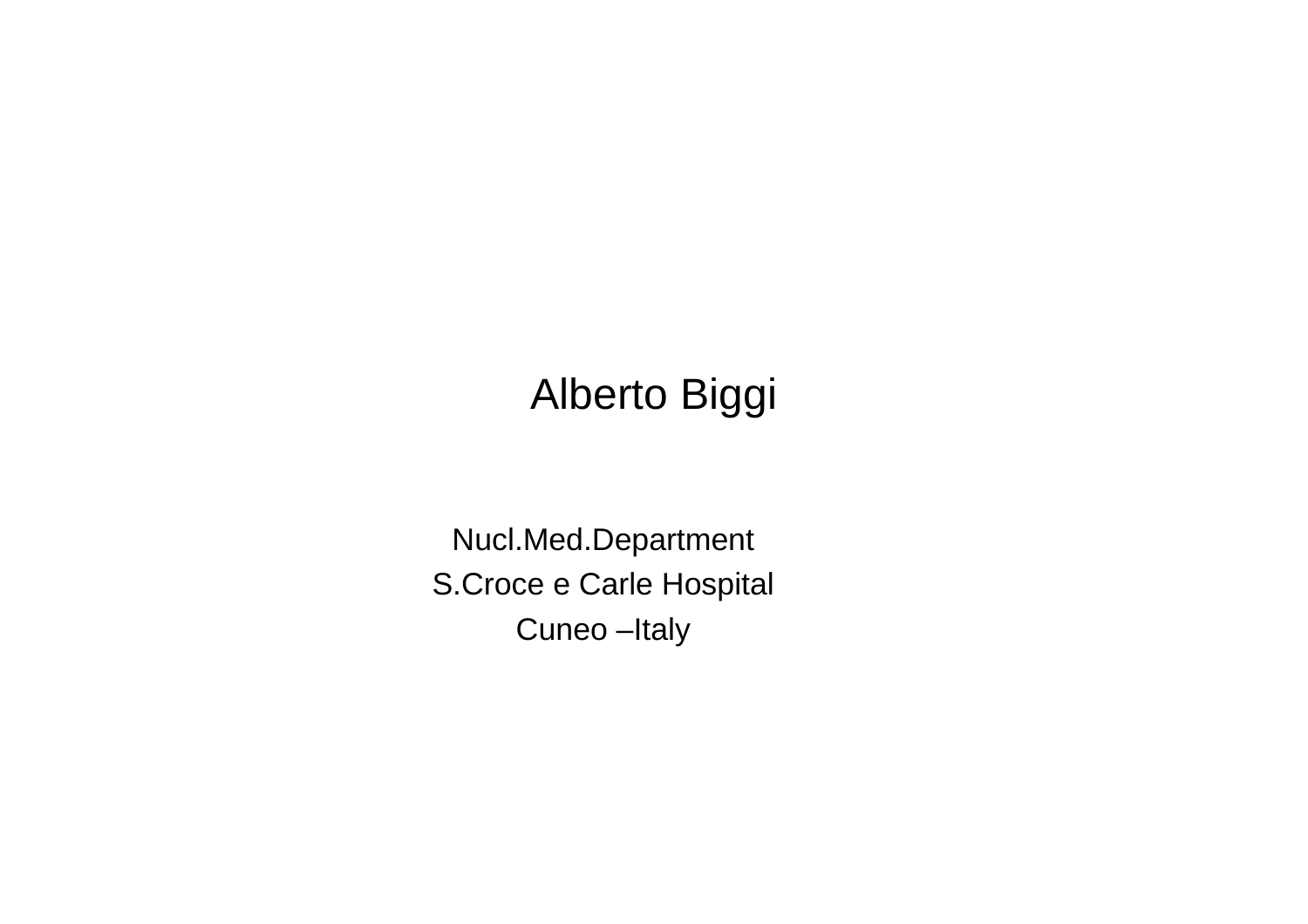## Clinical case

- $\bullet$   $\beta$ ; 20 aa
- $\bullet$  Presence of node in the left supraclavicular area at the end of april 2007
- $\bullet$  In may 2007 the pt performed
	- **eco: left supraclavicular ipoecogenic node**
	- **CT: bulky lesion in the anterior left mediastinum (6x12 cm) extended to the retroclavicular region**
	- **Biopsy on the supraclavicular node: Hodgkin lymphoma, scleronodular** –
	- **No clinical symptoms; VES 21; LDH 664**
- PET/CT  $(29.5.07)$ : lesion in the left anterior mediastinum extended to the ratio region retroclavicular region

## STAGE: IIA

#### **Planned therapy**

**ABVD x 4 cycle + Rxtherapy of the bulky disease**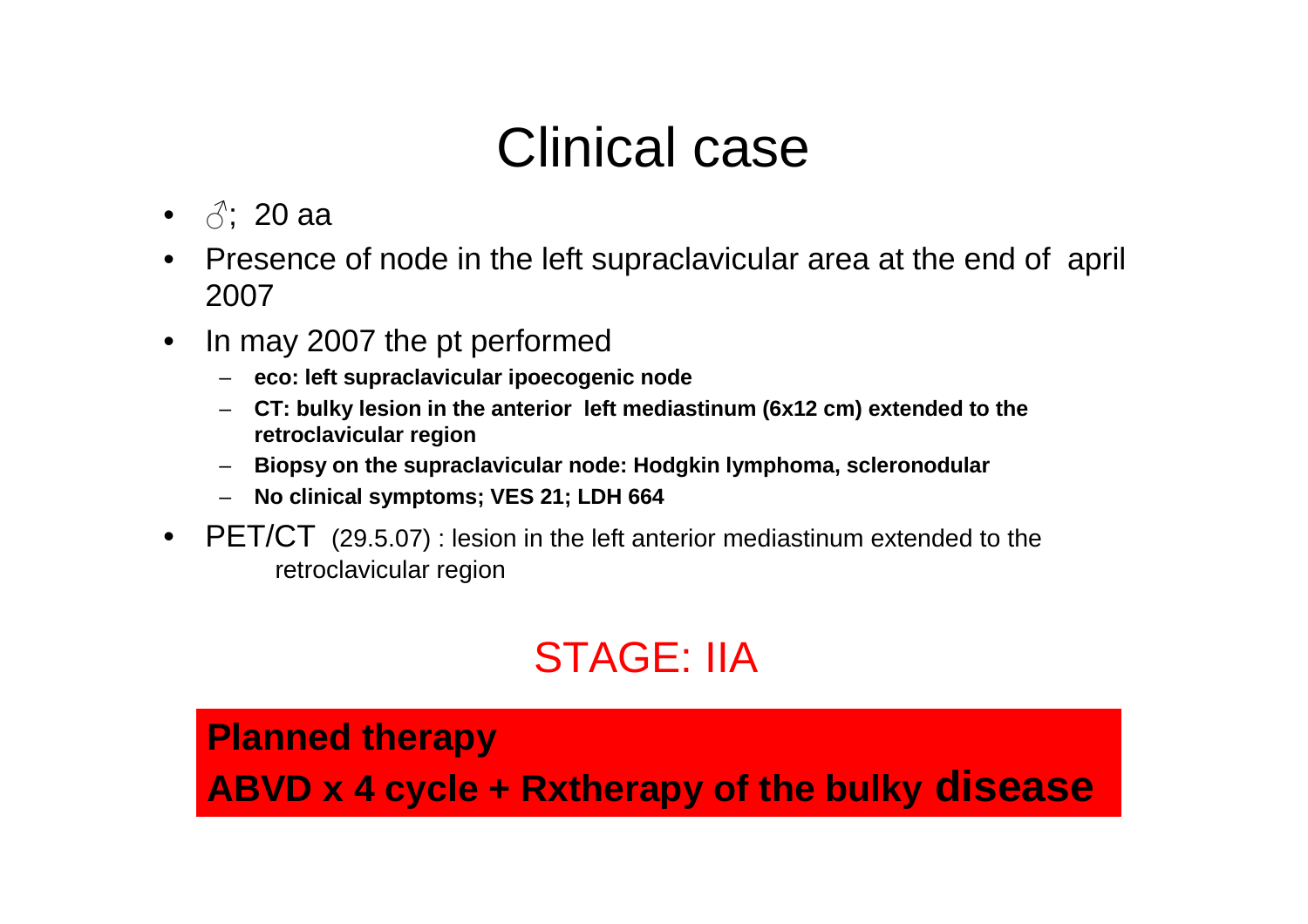





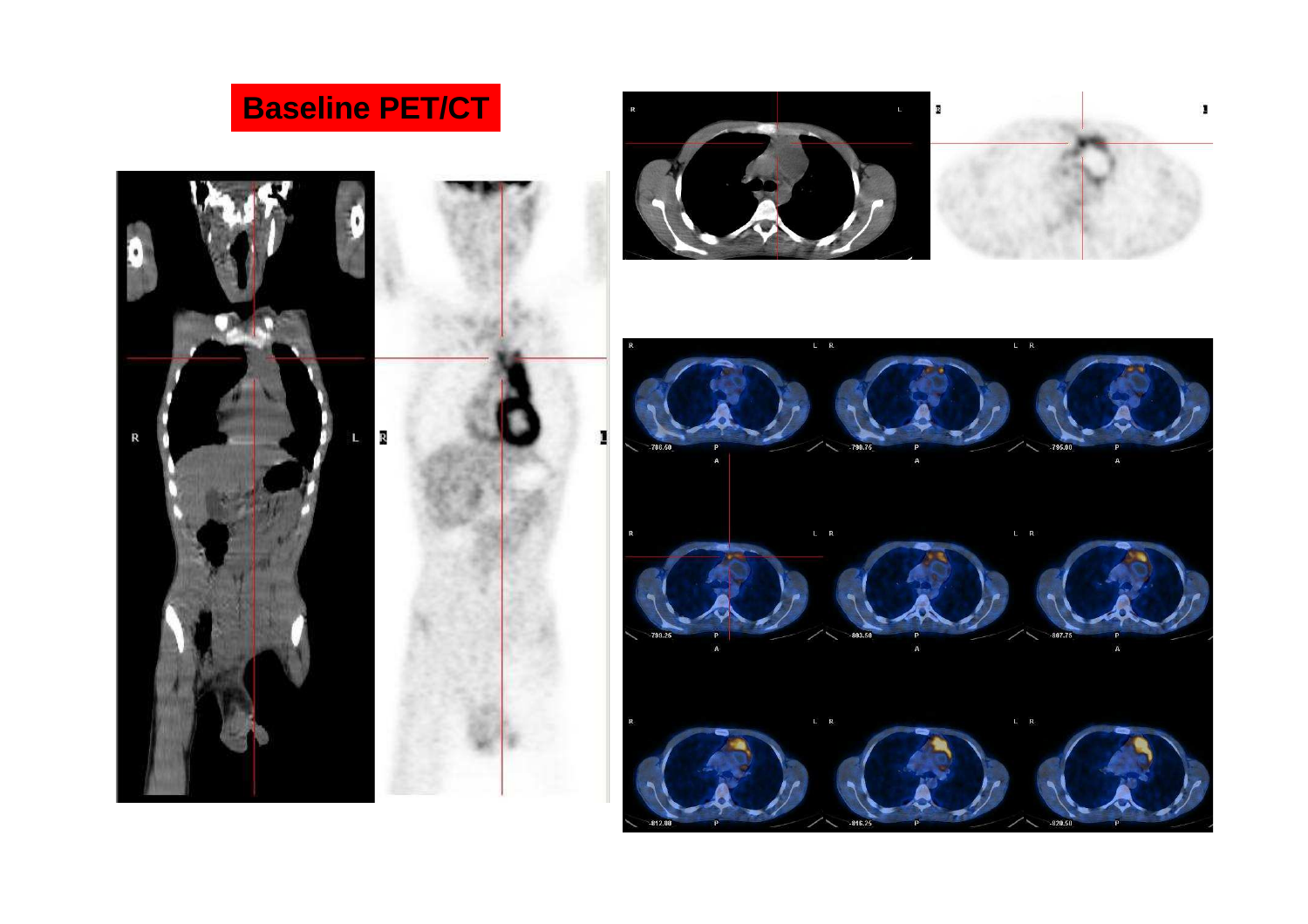#### **Interim PET/CT after 2 ABVD residual node in the anterior mediastinum**

 $\mathbf{I}$ 





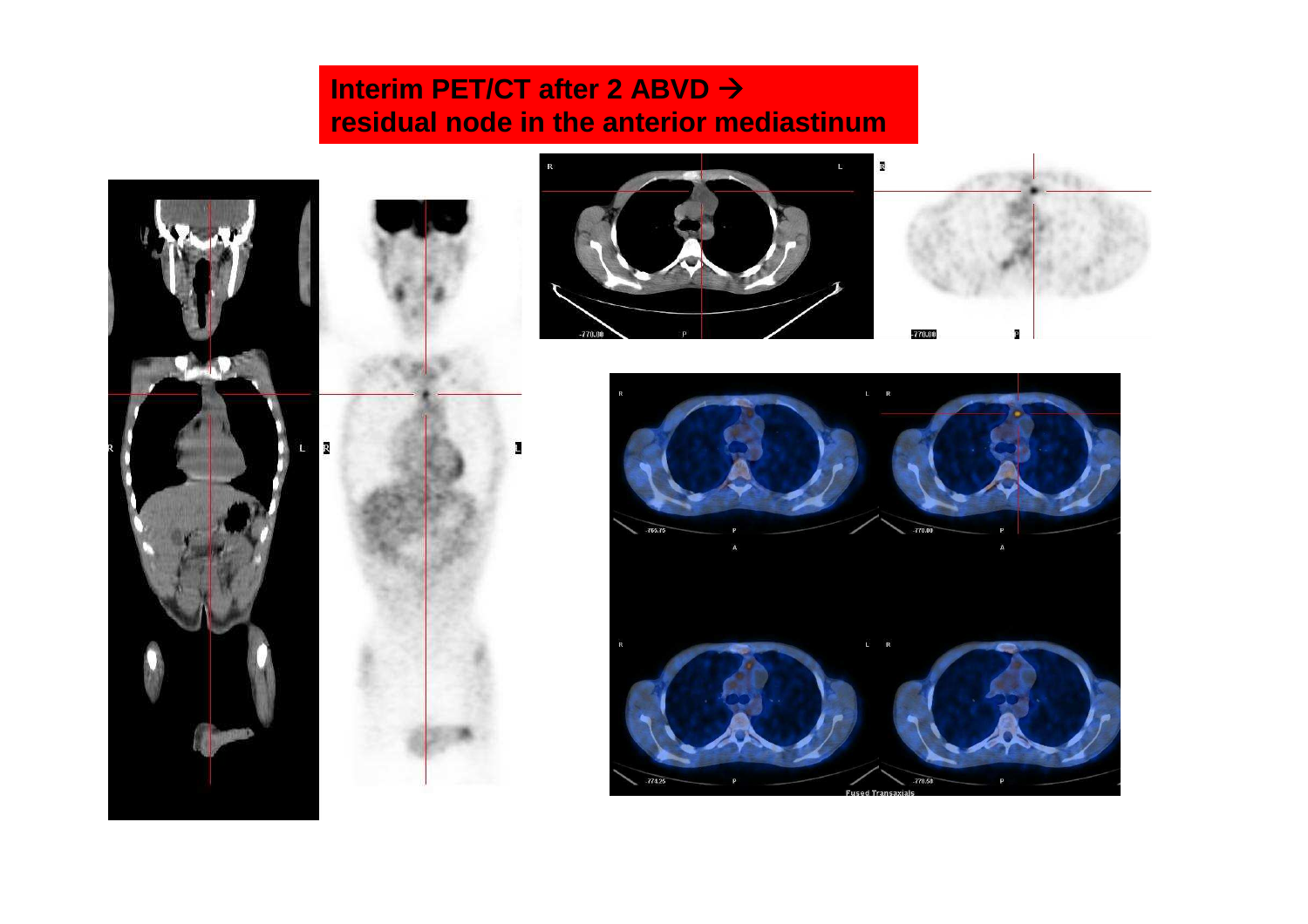



**Score 4 SUVMax**  • **lesion 4.9**• **Liver 3.1**

**Score 4 SUVMax**  • **lesion 5.5**• **Liver 3.6**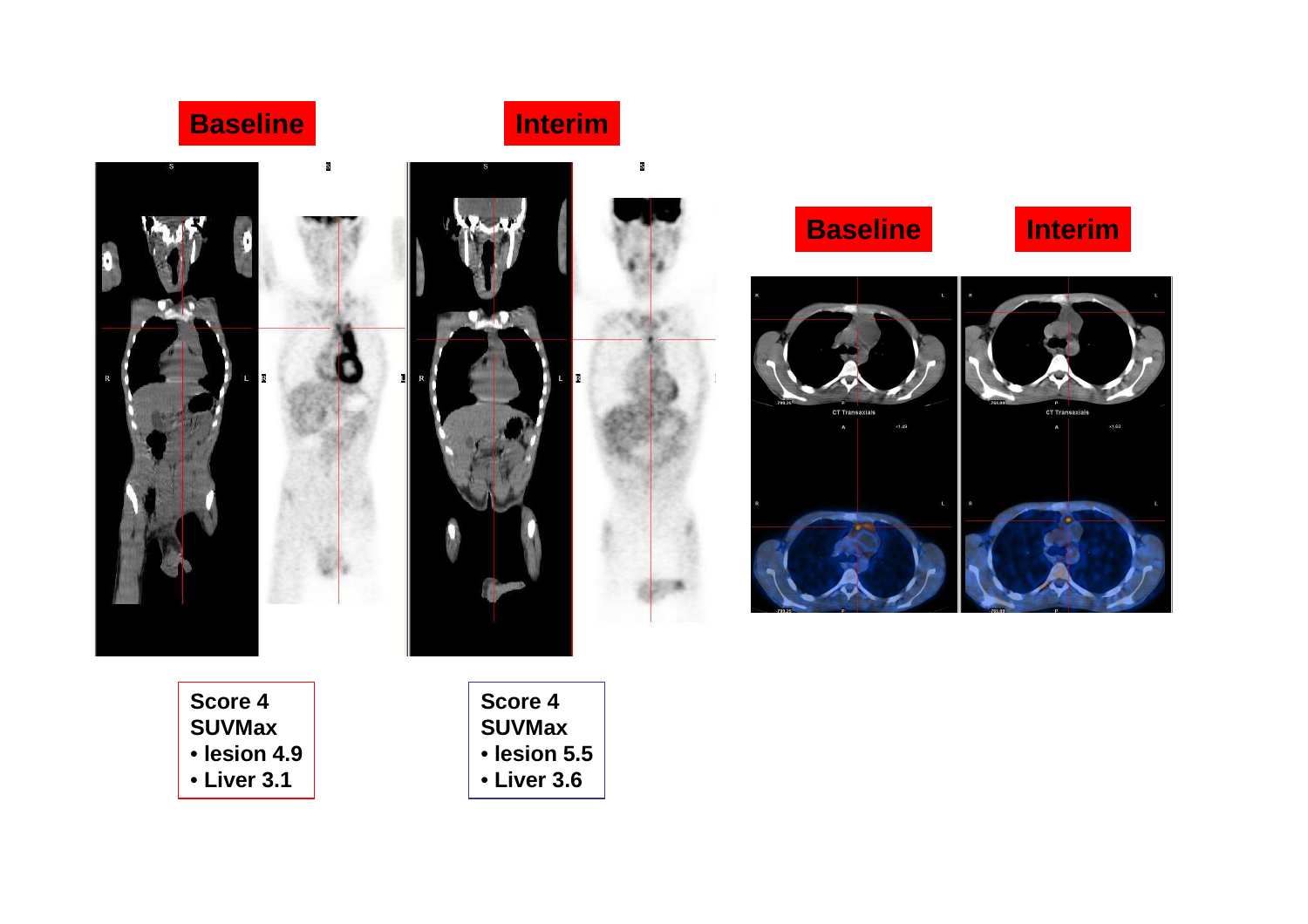

**Score 4 SUVMax** • **lesion 5.5**

• **Liver 3.6**

**Score 2 SUVMax**  • **lesion 2.8**• **Liver 4.2**

**End of therapy PET/CT12.3.2008**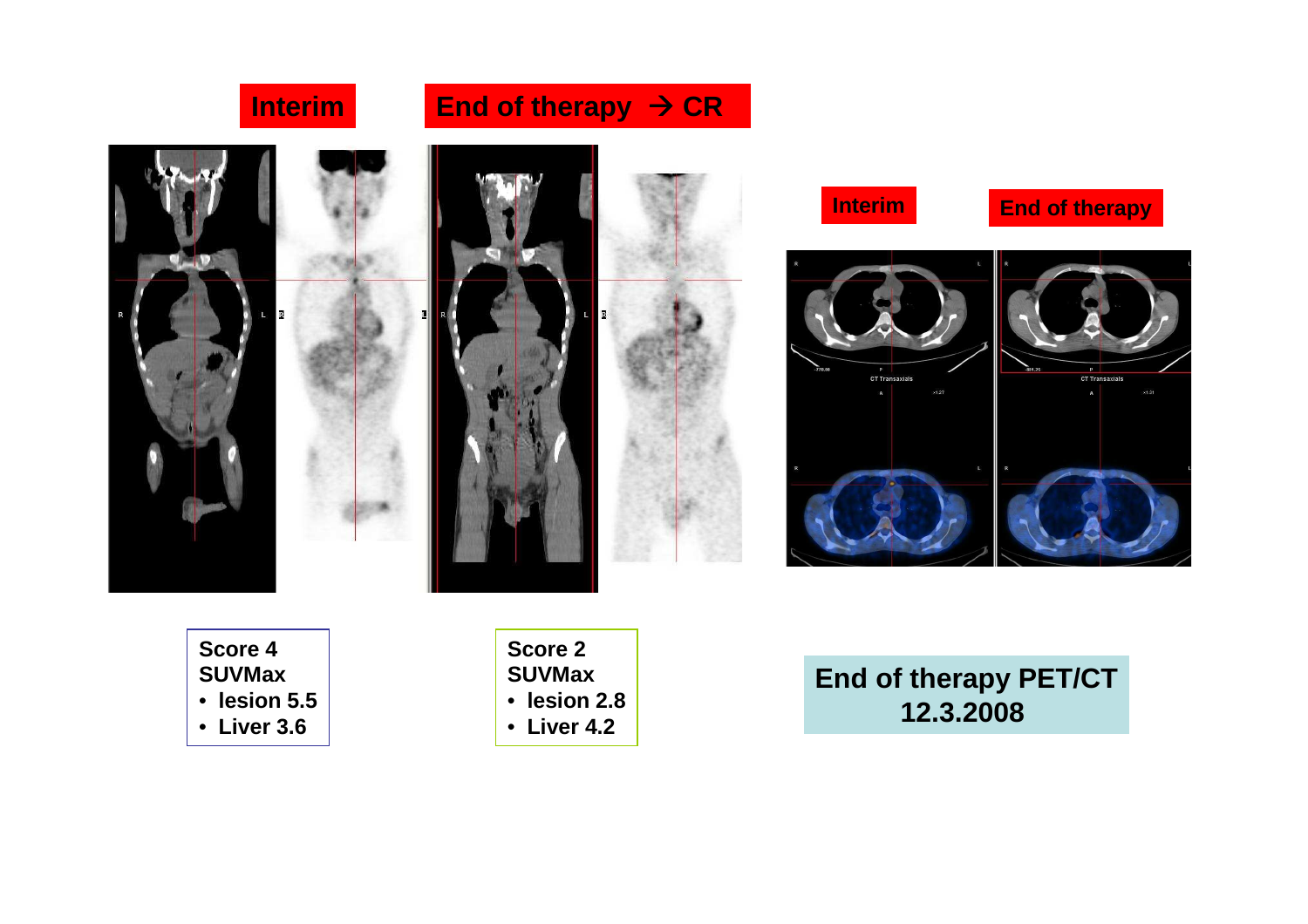# Follow up

- PET/CT 28.10.08 neg
- PET/CT 23.9.2009 neg
- 13.4.2011 CR

Considerations: according to both qualitative (score) and semiquantitative (SUV) analysis the patient had residual disease in the interim PET but thePatient is still in CR after 4 years.

> **How can we improve the specificity of both qualitative and semiquantitative interpretation?**